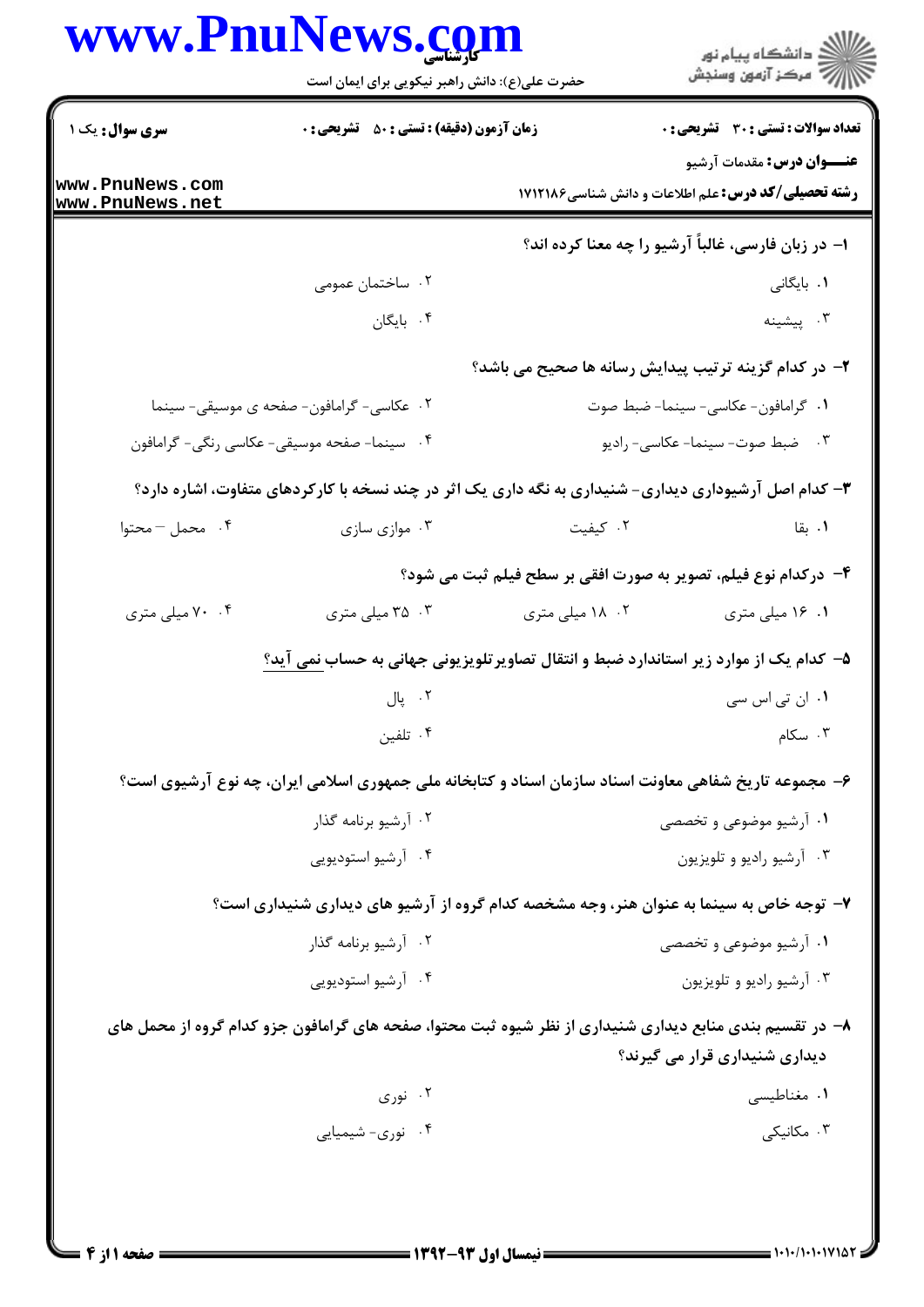| <b>سری سوال : ۱ یک</b><br>www.PnuNews.com<br>www.PnuNews.net<br>۰۴ اپتیک                                          | <b>زمان آزمون (دقیقه) : تستی : 50 ٪ تشریحی : 0</b><br>۰۳ لیزری             | <b>رشته تحصیلی/کد درس:</b> علم اطلاعات و دانش شناسی1۷۱۲۱۸۶<br>۹- درکدام روش صداگذاری فیلم، صدای فیلم بر روی نوار مغناطیسی ضبط می گردد و از نوار ریل استفاده می شود؟<br>۰۲ مگنت | <b>تعداد سوالات : تستی : 30 ٪ تشریحی : 0</b><br><b>عنـــوان درس:</b> مقدمات آرشیو |  |  |
|-------------------------------------------------------------------------------------------------------------------|----------------------------------------------------------------------------|--------------------------------------------------------------------------------------------------------------------------------------------------------------------------------|-----------------------------------------------------------------------------------|--|--|
|                                                                                                                   |                                                                            |                                                                                                                                                                                |                                                                                   |  |  |
|                                                                                                                   |                                                                            |                                                                                                                                                                                |                                                                                   |  |  |
|                                                                                                                   |                                                                            |                                                                                                                                                                                |                                                                                   |  |  |
|                                                                                                                   |                                                                            |                                                                                                                                                                                | ۰۱ دوبل باند                                                                      |  |  |
|                                                                                                                   |                                                                            | ۱۰- یک دی وی دی-آر یک طرفه یک لایه، گنجایش چه مقدار داده را دارد؟                                                                                                              |                                                                                   |  |  |
|                                                                                                                   | ٢. ٢/٢ كيگابايت                                                            |                                                                                                                                                                                | ٠. ٤٥٠ مگابايت                                                                    |  |  |
|                                                                                                                   | ۴. ۴۷۰ مگابایت                                                             |                                                                                                                                                                                | ٠. ٥٠/۶ كيگابايت                                                                  |  |  |
|                                                                                                                   | 11- نخستین اصل در خط مشی فراهم آوری برای یک آرشیو را چه چیزی تعیین می کند؟ |                                                                                                                                                                                |                                                                                   |  |  |
|                                                                                                                   | ۰۲ ارزش تاریخی- فرهنگی                                                     |                                                                                                                                                                                | ۱. مأموريت                                                                        |  |  |
|                                                                                                                   | ۰۴ مالکیت معنوی                                                            |                                                                                                                                                                                | ۰۳ کیفیت                                                                          |  |  |
|                                                                                                                   |                                                                            | ۱۲– در ایران هنگام فهرست نویسی منابع دیداری شنیداری کدام عنصر سرشناسه قرار می گیرد؟                                                                                            |                                                                                   |  |  |
| ۰۴ عنوان                                                                                                          | ۰۳ نوع منبع                                                                | ۰۲ کارگردان                                                                                                                                                                    | ۰۱ نویسنده                                                                        |  |  |
| ۱۳– اگر ماده آرشیوی علاوه بر عنوان اصلی، در تیتراژ نیز عنوانی به یک زبان دیگر داشته باشد به آن عنوان چه می گویند؟ |                                                                            |                                                                                                                                                                                |                                                                                   |  |  |
|                                                                                                                   | ۰۲ فرعی                                                                    |                                                                                                                                                                                | ۰۱ برابر                                                                          |  |  |
|                                                                                                                   | ۰۴ قراردادی                                                                |                                                                                                                                                                                | ۰۳ موازی $\cdot$                                                                  |  |  |
|                                                                                                                   |                                                                            | ۱۴- در فهرست نویسی عنوان قراردادی برای نماز جمعه کدام گزینه صحیح است؟                                                                                                          |                                                                                   |  |  |
|                                                                                                                   |                                                                            | ۰۱ هاشمی رفسنجانی: نماز جمعه: تهران:۶۴/۵/۱۱ {ویدئو}                                                                                                                            |                                                                                   |  |  |
|                                                                                                                   |                                                                            | ٢ . نماز جمعه: حجت الاسلام هاشمي رفسنجاني تهران:١١/٥/١٩ {ويدئو}                                                                                                                |                                                                                   |  |  |
|                                                                                                                   |                                                                            | ٣. نماز جمعه: تهران:٢ ٤٤/٥/١ {ويدئو } به امامت حجت الاسلام هاشمي رفسنجاني                                                                                                      |                                                                                   |  |  |
|                                                                                                                   |                                                                            | ۰۴ نماز جمعه: تهران: {ويدئو} به امامت حجت الاسلام هاشمي رفسنجاني                                                                                                               |                                                                                   |  |  |
|                                                                                                                   |                                                                            | ۱۵– شماره استاندارد بین المللی مواد دیداری شنیداری از کدام سرواژه ها تشکیل شده است؟                                                                                            |                                                                                   |  |  |
| $ISSN.$ ۴                                                                                                         | ISBN .٣                                                                    | ISAN .٢                                                                                                                                                                        | ISMN .1                                                                           |  |  |
|                                                                                                                   |                                                                            | ۱۶- شماره استاندارد بین المللی مواد دیداری شنیداری از چند رقم تشکیل شده است؟                                                                                                   |                                                                                   |  |  |
|                                                                                                                   | $1 - 5$                                                                    |                                                                                                                                                                                | $\Lambda$ .                                                                       |  |  |
|                                                                                                                   | 18.9                                                                       |                                                                                                                                                                                | 15.7                                                                              |  |  |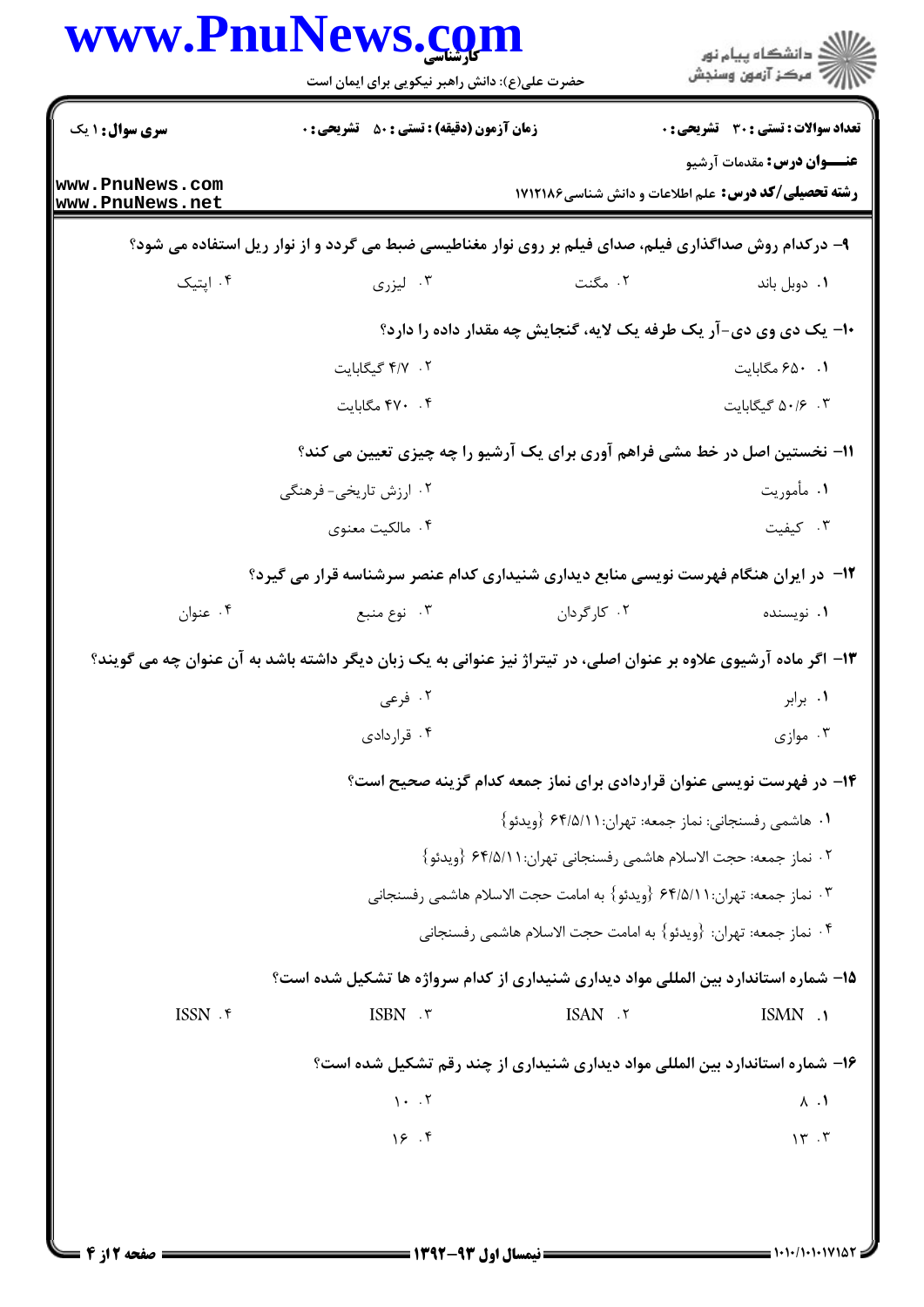|                                    | www.PnuNews.com<br>حضرت علی(ع): دانش راهبر نیکویی برای ایمان است                                               |                    | ر دانشگاه پيام نور<br>دانشگاه پيام نور (                                                        |
|------------------------------------|----------------------------------------------------------------------------------------------------------------|--------------------|-------------------------------------------------------------------------------------------------|
| <b>سری سوال : ۱ یک</b>             | <b>زمان آزمون (دقیقه) : تستی : 50 ٪ تشریحی : 0</b>                                                             |                    | تعداد سوالات : تستى : 30 - تشريحي : 0                                                           |
| www.PnuNews.com<br>www.PnuNews.net |                                                                                                                |                    | <b>عنـــوان درس:</b> مقدمات آرشیو<br><b>رشته تحصیلی/کد درس:</b> علم اطلاعات و دانش شناسی1۷۱۲۱۸۶ |
|                                    | ۱۷– در طرح رده بندی روسو برای نشان دادن رنگ منابع دیداری شنیداری سیاه و سفید از کدام حرف استفاده شده است؟      |                    |                                                                                                 |
|                                    | $C \cdot f$ B $\cdot$ T M $\cdot$ T                                                                            |                    | $O \cdot 1$                                                                                     |
|                                    | ۱۸– در یک فیلم، هنگامی که فیلم در هوای خشک نگه داری شود و حاشیه های فیلم رطوبت خود را از دست بدهند، چه عملی    |                    | رخ می دهد؟                                                                                      |
|                                    | ۰۲ خراشیدگی                                                                                                    |                    | ۰۱ جمع شدگی                                                                                     |
|                                    | ۰۴ شکستگی                                                                                                      |                    | ۰۳ ساییدگی                                                                                      |
|                                    | ۱۹- بر اساس استاندارد شرکت کداک حداکثر دمای مجاز برای نگه داری میان مدت فیلم های رنگی (پایه پلی استر) چند درجه |                    | است؟                                                                                            |
| $Y\Delta$ .                        |                                                                                                                | $Y \cdot Y$ 10 $Y$ | $\mathcal{N}$ . $\mathcal{N}$                                                                   |
|                                    |                                                                                                                |                    | ۲۰- هر نوع حذف یا از بین رفتن اطلاعات ضبط شده بر روی نوار چه نام دارد؟                          |
| ۰۴ سائیدگی                         | ۰۳ ریختگی                                                                                                      | ۰۲ جمع شدگی        | ۰۱ شکستگی                                                                                       |
|                                    | ـ™ هر چه فاصله ″هد″ و سطح نوار افزایش یابد، قدرت ضبط کنندگی ″هد″ چه تغییری پیدا خواهد کرد؟                     |                    |                                                                                                 |
|                                    | ۰۲ تغییر نخواهد کرد                                                                                            |                    | ٠١ افزايش مى يابد                                                                               |
|                                    | ۰۴ کاهش می یابد                                                                                                |                    | ۰۳ دوبرابر می شود                                                                               |
|                                    | ۲۲- خراش های نازکی که در سطح یا پشت نوار بوجود می آید و موجب ریختگی و خنثی شدن خاصیت آهنربایی ذرات             |                    | مغناطیسی می گردد چه نام دارد؟                                                                   |
|                                    | ۲. سائیدگی                                                                                                     |                    | ۰۱ ریختگی                                                                                       |
|                                    | ۰۴ شکستگی                                                                                                      |                    | ۰۳ جمع شدگی                                                                                     |
|                                    | ۲۳– از کدام یک ازنسخه های فیلم موجود در آرشیو می توان برای نمایش عمومی و امانت دادن استفاده نمود؟              |                    |                                                                                                 |
| ۰۴ دسترسی                          | ۰۳ کار                                                                                                         | ۰۲ مادر            | ۰۱ اصلی                                                                                         |
|                                    |                                                                                                                |                    | ۲۴- بهترین درجه حرارت برای بخش مرکز اسناد و مدارک چند درجه سانتی گراد است؟                      |
| $\uparrow \vee$ . $\uparrow$       | $\gamma \gamma$ . $\gamma$                                                                                     | Y1.7               | $\sqrt{11}$                                                                                     |
|                                    |                                                                                                                |                    | ۲۵- برگه دان ها در کدام قسمت مرکز اسناد و مدارک آرشیوی قرار می گیرند؟                           |
| ۰۴ خدمات فنی                       | ۰۳ مخزن                                                                                                        | ۰۲ مطالعه          | ۰۱ امانت                                                                                        |